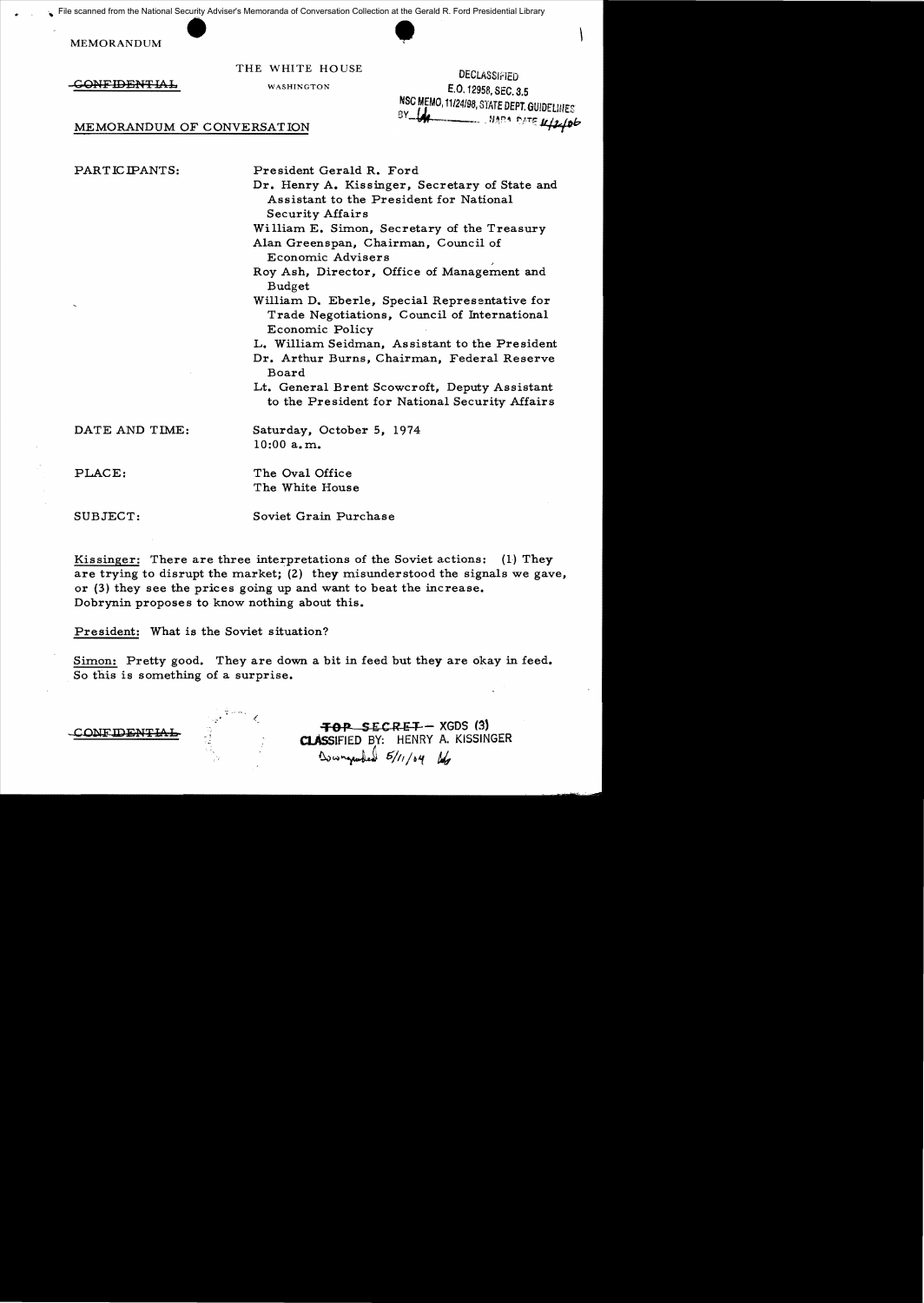#### CONFIDENTIAL

Kissinger: Dobrynin said they were told they could have I million tons. I told him they could have 500,000 tons of corn and I million tons of wheat but after November and spread over a long period. We would announce it but say we would hold it in abeyance.

## President: How about licensing?

Simon: It still would cut off PL 480 for those crops, and it just shifts the demand. So you would have to impose export controls and ask Congress for an exemption for PL 480.

Kissinger: Ohira said that Butz told him there would be absolutely no export controls. .

Simon: We could put in licensing, tell Japan it is an anti-Soviet move and they would get what they need and ask Congress for the PL 480 authority.

President: What would this do for PL 480?

Kissinger: It would create disquiet. We have been using PL 480 in lieu of aid to Egypt. .

Simon: We would even have a helluva job selling it to the Congress -- even 500,000 tons of corn and 1 million tons of wheat.

Kissinger: Why would that push the price up if it was held in abeyance?  $-49^{\circ}$ 

Burns: Because it means the Soviet Union is in the market. That is a new factor in a skittish market.

 $[There was a brief discussion of the 25 September Food Committee]$ Meeting and its sequel]

President: We have two options: One is to impose licensing with prior notification. The second is to get the Soviet Union to back off -- either back off or slow delivery.

Simon: I think we have to announce the cancellation by Mon'day if the market is not to go wild.

Kissinger: We may be able to work out a lower sum with the Soviet Union, but it puts us in a dangerous situation. No MFN, no EXIM credits, and now licensing against them. This is economic warfare and they haven't done a thing.

# <del>COMEIDENTIA]</del>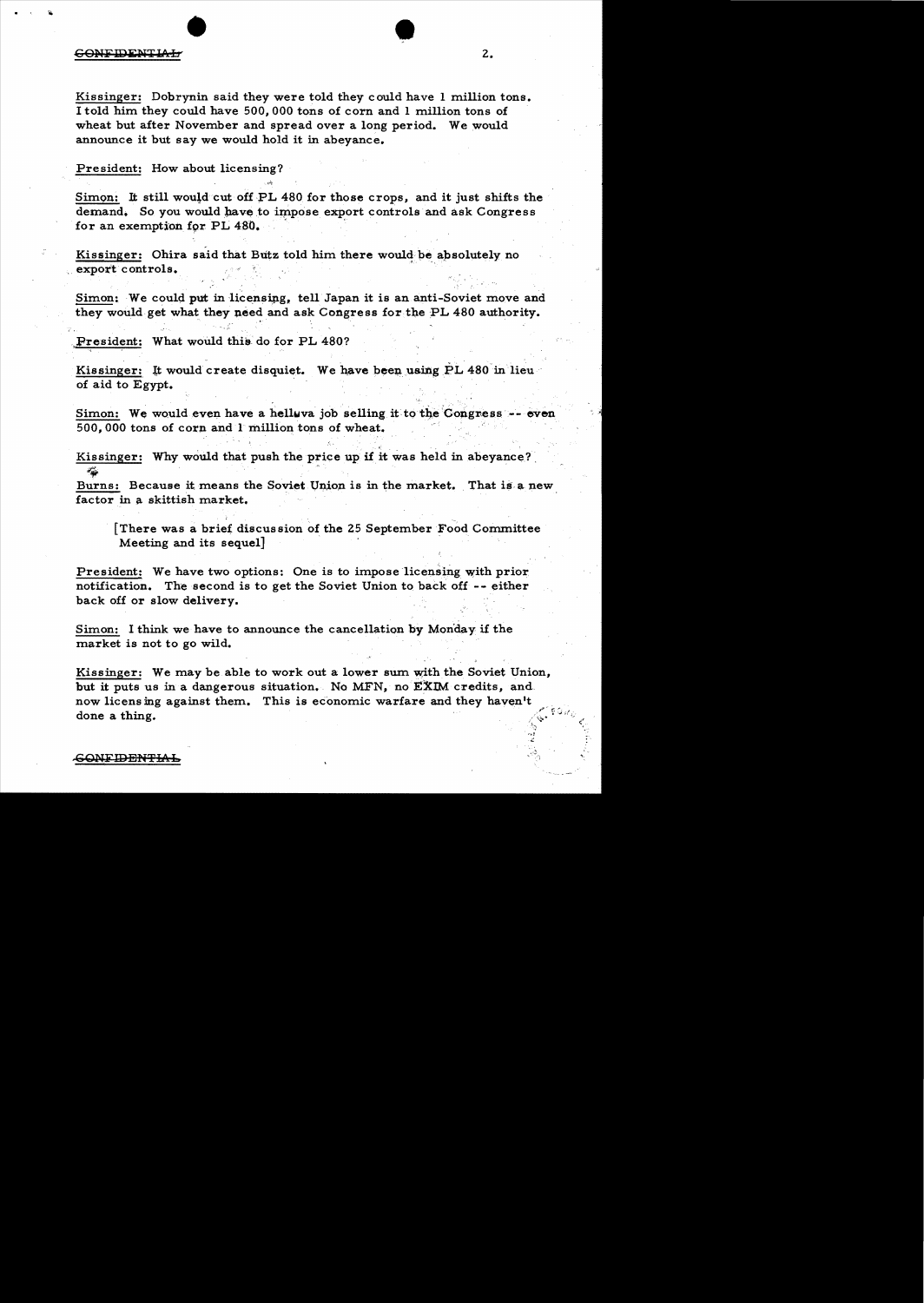#### **GONFIDENTIAL**

President: Did we notify the companies that we wanted to approve these purchases?

Eberle: Butz said so.

Greenspan: Licensing will create a two-tiered pricing system in the world, with drastic price increases in Europe and Japan. .

President: But I suspect we would face dramatic action in the Congress for licensing to stop deals like this.

Simon: I recognize the two-tier problem. It's a mess. But if we move to licensing ourselves, we have. a chance to save PL 480.

Ash: But Congress may impose a whole new series of restrictions in the PL 480 option.

Kissinger: It could push Sadat over the edge.

Simon: That is why I would tell the Soviet Union to cancel.

Kissinger: It's easier for the Soviet Union to have the contract cancelled through our licensing than for them to voluntarily cancel.

President: I think we must find out whether Butz or the companies did the wrong thing here.

Eberle: We have no legal lever over the companies.

Seidman: Can we avoid an announcement today?

Simon: We will be accused of being devious.

Kissinger: But for a good purpose.

Eberle: From the market point of view we have until Saturday afternoon, but we have a credibility problem.

President: We have to make the announcement, as Henry has indicated. Get Butz back here.

Kissinger: I think the Soviet Union will consent to things imposed on them better than to take initiatives themselves.

## $\sub{\rm GONF\text{-}IDEN\text{-}IAI}$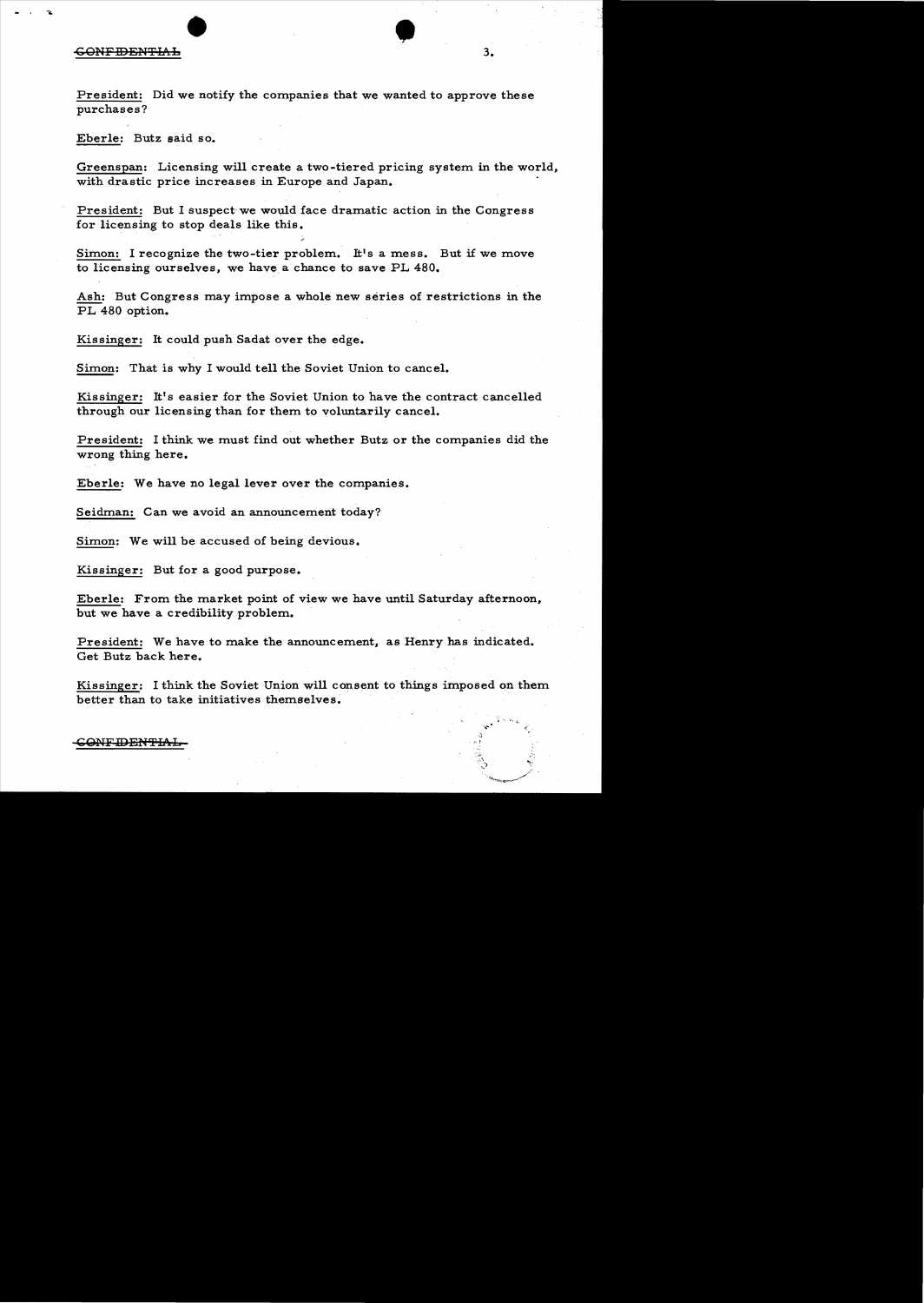# • • .. .. .  $-$ <del>G ON F IDENTIAL .</del> 4.

President: We should be tough on the companies. Get them and Butz in a room and sort this out.

Kissinger: But the contracts have to be cancelled -- by the companies, the Soviet Union, or by us through licensing.

Eberle: Getting the companies in should be part of the press release.

Kissinger: H we publicize getting companies in and we cancel the contracts, that should help.

President: We should also say that the companies must get prior approval in the future for contracts of an unusual size.

Kissinger: We had better get some cables drafted to the affected countries.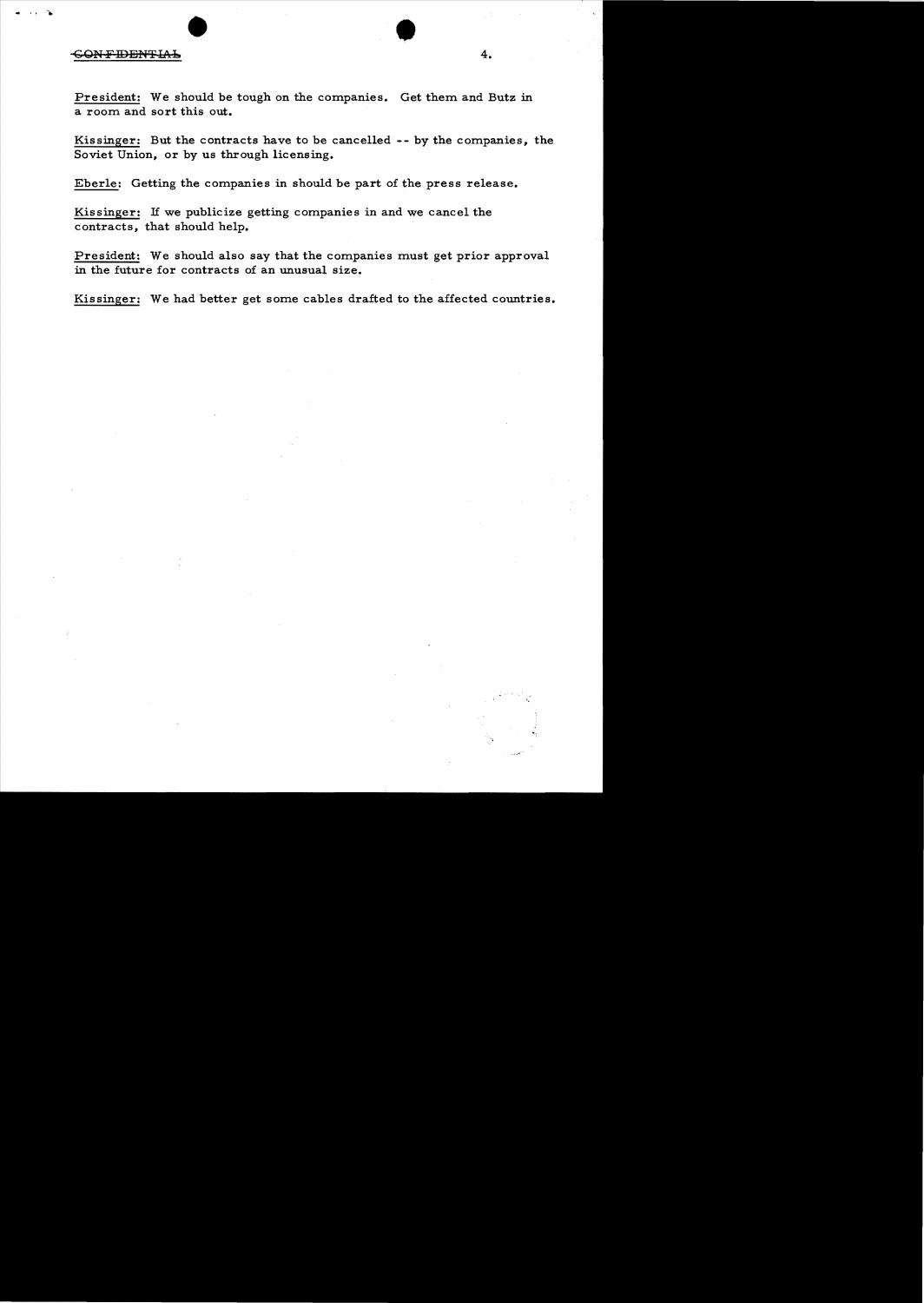I. man I P/K/Semon/ Grunspon/Benners/Ash Ebrille / Seindrum 5 det 74 I Thousand 3 Some interpretetion of Sour a chimne : 1- Taging & hought a monther 2. Unswinderstord in Figurado un game 3. Sex pieces you my a want to heat a massach Debra in propises à buon vorting dont this.<br>Patrol is a for entroin S Putty pour Doman a litting feel but & in feel So this is something for surprise Daty sind they can told they' could have I mind. I told have size coment / will when t wit aptin Un + opral nea (on, period- We would mummer but ony feli in abigance P How abount hunsing "<br>5 Still woodl ent of PL480 for Those exps, and it just shorts chronicly to pour would have to happer X controls + ach Cong /n 'exemption for PL 400," We could put me he wasny, tell for in it is <u>S 1</u> anti Sanswer + they would get what they need + ask Compose for Ph 450 anthonity Purhat crowd this do for PL480? K It would create disginet. We have her waig PL4 Farm har of and to E. S We would was have a hellum for solling to Congeron 500,000 + 1 mil. K why comment that post paris my if hell six along avec? a nour factor in a sheltish market. (Discussion of 25 Sept Food both noty + separal) V We have 2 often Dongar hermany w/prior <u> votification (2) Cet c S v to bo to off a within back</u> Off or show debring. DECLARAPHY. E.O. 12958, SEC. 3.5 NSC MEMO, 11/24/98, STATE DEPT. GUIDELINES

BY  $\frac{1}{4}$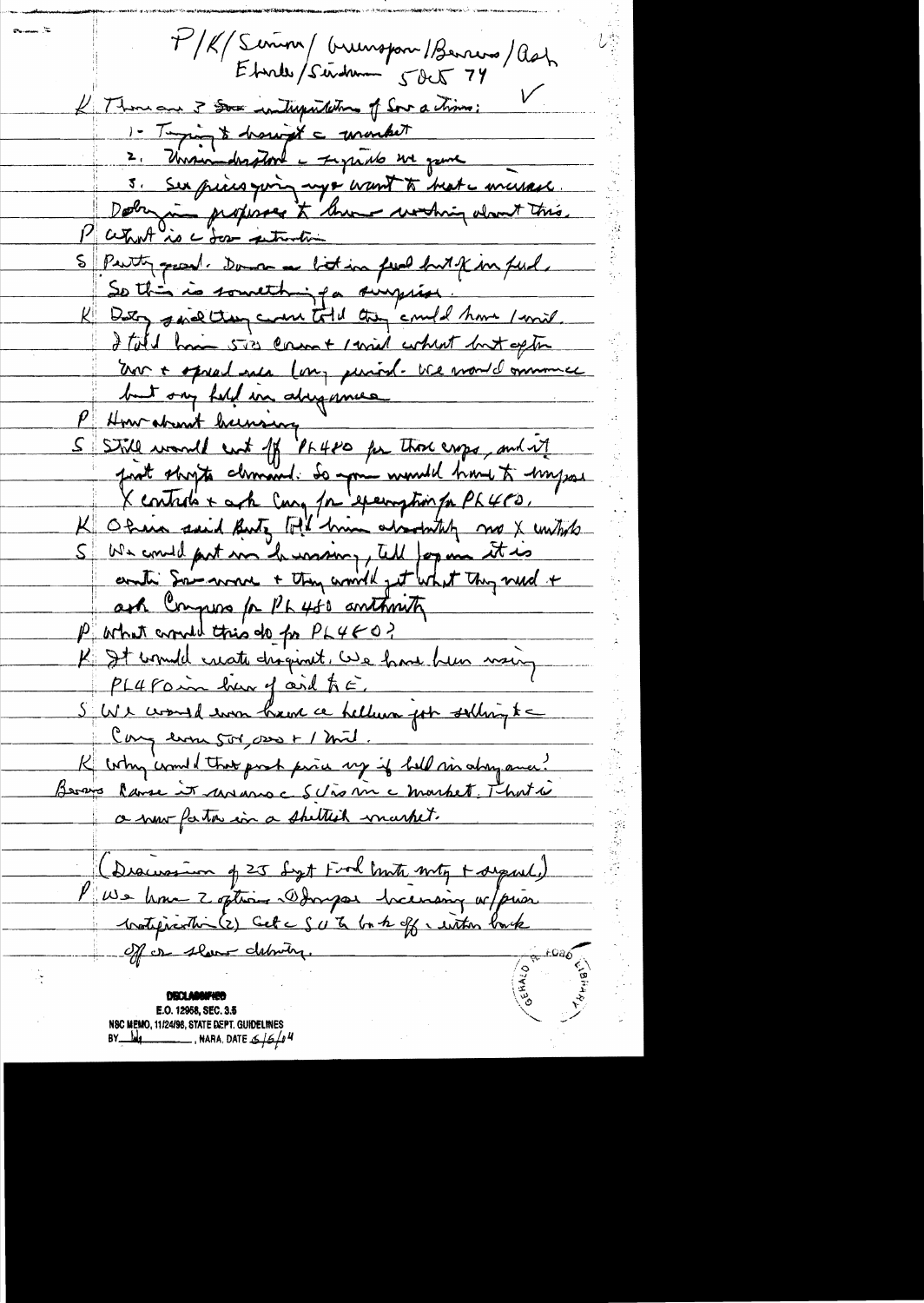$\frac{1}{\sqrt{2}}\int_{0}^{\sqrt{2}}\frac{1}{\sqrt{2}}\left( \frac{1}{2}\frac{\left( \frac{1}{2}\right) ^{2}}{\sqrt{2}}\right) \frac{1}{2}d\mu$ 

 $\frac{1}{2}$  ,  $\frac{1}{2}$ 

中<br>14日<br>14日